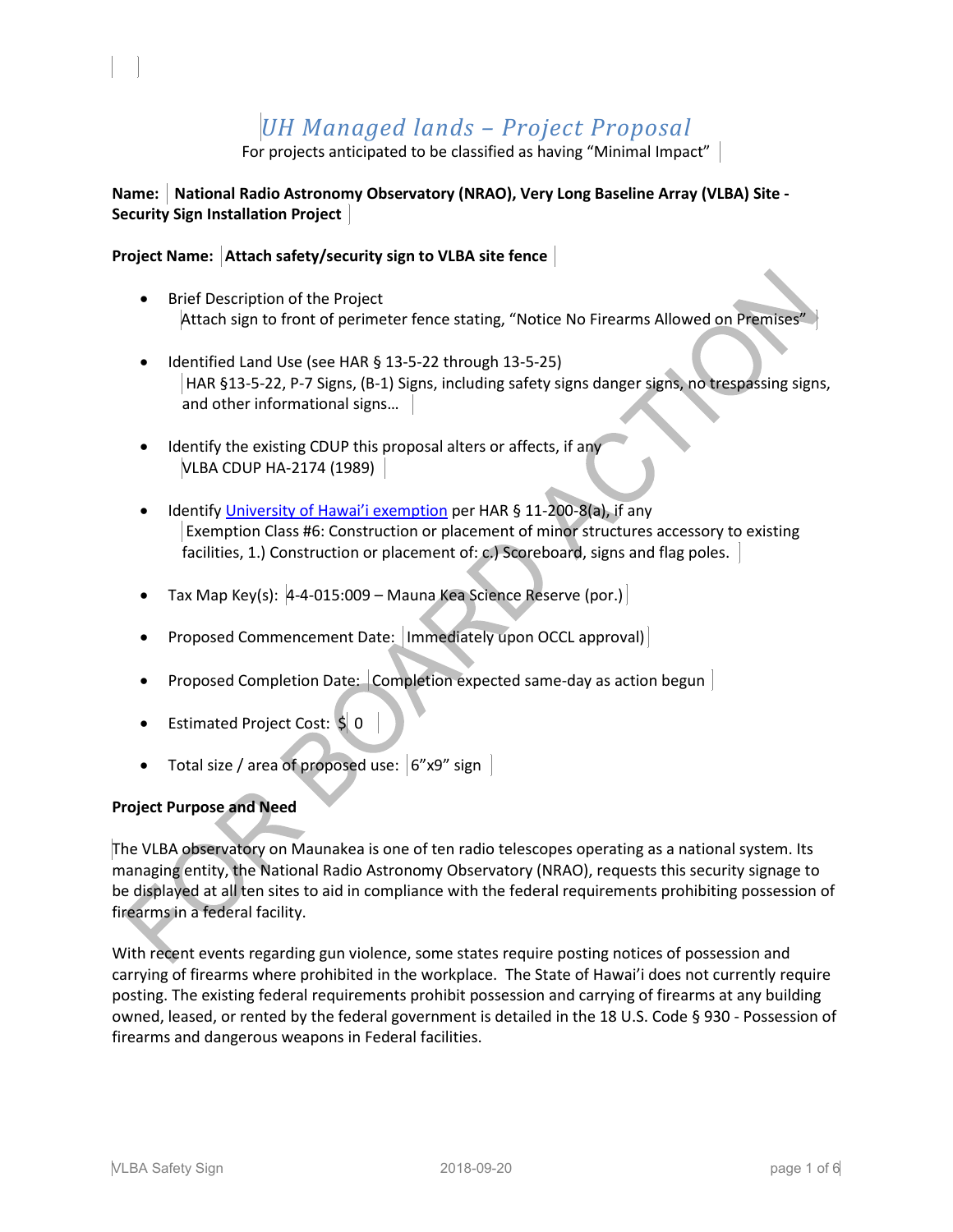In section (g)(1) of the referenced code, the term "Federal facility" means a building or part owned or leased by the Federal Government, where Federal employees are regularly present for the purpose of performing their official duties.

While the legislation does not mandate the posting of notices, the intention of the sign is to ensure that the federal requirements of the section are communicated.

- In the U.S. Code: Title 18 CRIMES AND CRIMINAL PROCEDURE, the 18 U.S. Code § 930 -Possession of firearms and dangerous weapons in Federal facilities, describes the prohibition of firearms at federal facilities. The section further defines federal facilities.
- The VLBA site is leased from the University of Hawai'i, Institute for Astronomy and is operated by the NRAO under a cooperative agreement between the federal agency, th[e National Science](http://www.nsf.gov/)  [Foundation](http://www.nsf.gov/) (NSF) and NRAO's management organization.
- NRAO Safety Officer has visited and confirmed the need for this signage for the Maunakea VLBA.

## **Existing Conditions at Project Site(s)**

l,

• Geology, Climate, & Hazards

 The geology is considered an active, post-shield building volcano (USGS). Climate conditions at this altitude (12,000' and above) can be extreme and can change rapidly with little or no warning. Public safety is of paramount concern with emphasis on accident avoidance due to site remoteness, terrain and lengthy response time from outside help including emergency responders.

• Flora, Fauna, Ecology, Water Resources

No vegetation, flora, fauna or water resources are impacted.

## • Cultural Resources

 SIHP site 25767 is approximately 200' from the proposed action. The site is within the Maunakea Summit Historic District (SIHP site 26869)

## • Recreation

No recreational activities are impacted by the proposed action.

## • Built Infrastructure

VLBA seeks to attach a single safety/security sign measuring approximately 6" by 9" to its existing perimeter fence, a managed access point to the facility. The new sign is intended to be clearly visible to anyone approaching the front gate of the VLBA.

## • Landscaping & Visual Conditions

The sign will not affect view sheds or viewing of the summit landscape.

## **Description of the Project**

- Describe the process of completing the project. The single sign will be secured to fencing with fencing clips. The clips are specified as vandal proof and are resistant to deterioration from ultraviolet exposure.
- **Location**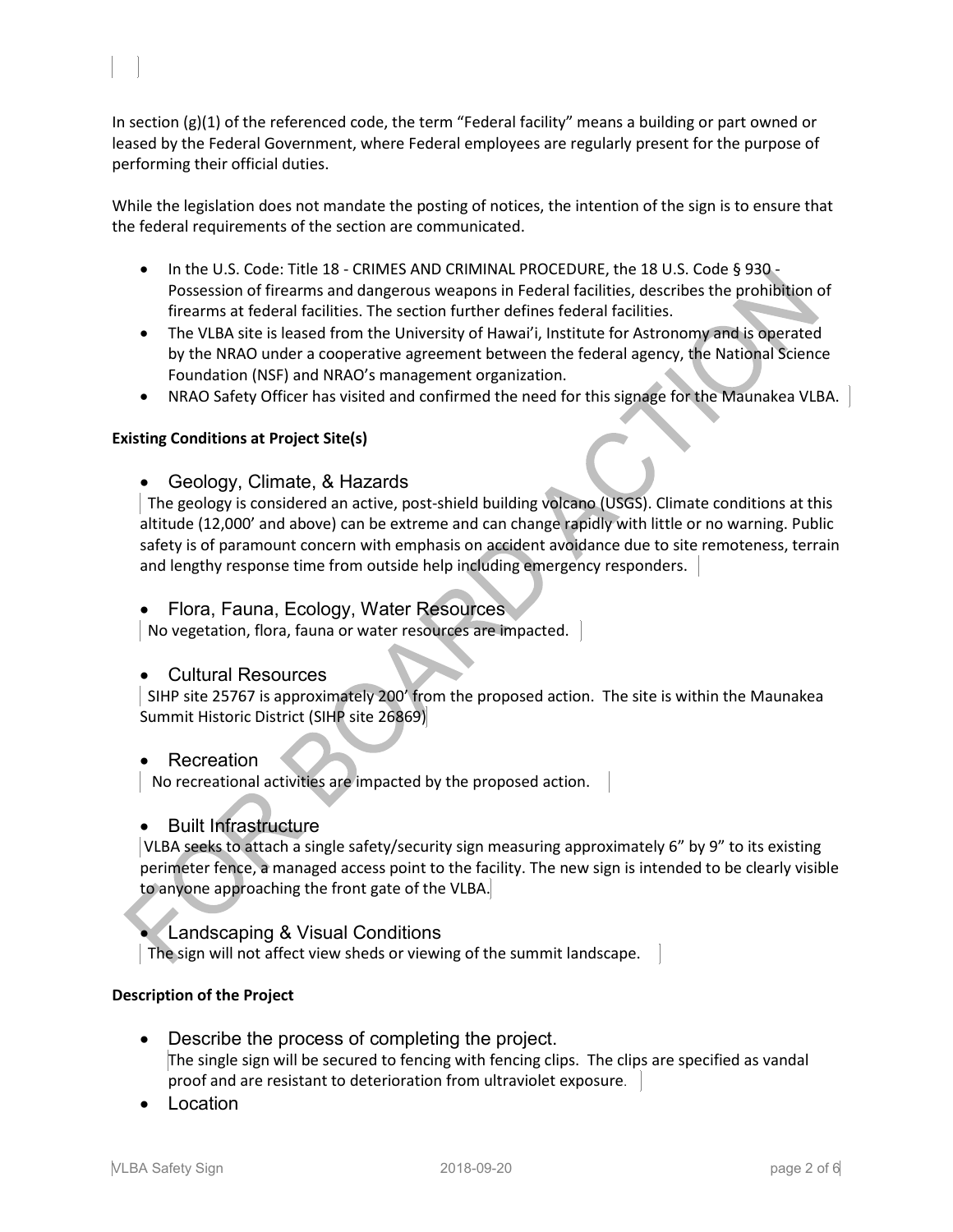On the front entry gate to site at a height of approximately 5 feet from ground level, the average adult line of sight.



- Who will do the work? NRAO employees; existing site technicians
- Equipment & Transportation No additional, specialized equipment or transportation required for this action beyond items utilized in day-to-day operations.

## **Measures to protect the environment and/or mitigate impacts**

• Protective Measures:

l,

- All project participants have previously attended a Maunakea orientation prior to participating in fieldwork.
- Use of 4-wheel drive vehicles, with 4-wheel drive engaged, when traveling above Halepōhaku is required. Exceptions require notification to the road-conditions email group on an explicit caseby-case basis.
- Allow OMKM Rangers to visit and monitor activities.
- Comply with all actions and measures described in the proposal, including (community) benefits, CMP compliance list, and mitigation measures.
- Ensure that loose tools or equipment are not left unattended and are properly stored at the end of each day.
- In preparation for high wind conditions protocols must include measures to ensure debris and equipment are not blown from the job site. Projects occurring in the summit region must verify that temporary and permanent infrastructure can sustain 120mph winds.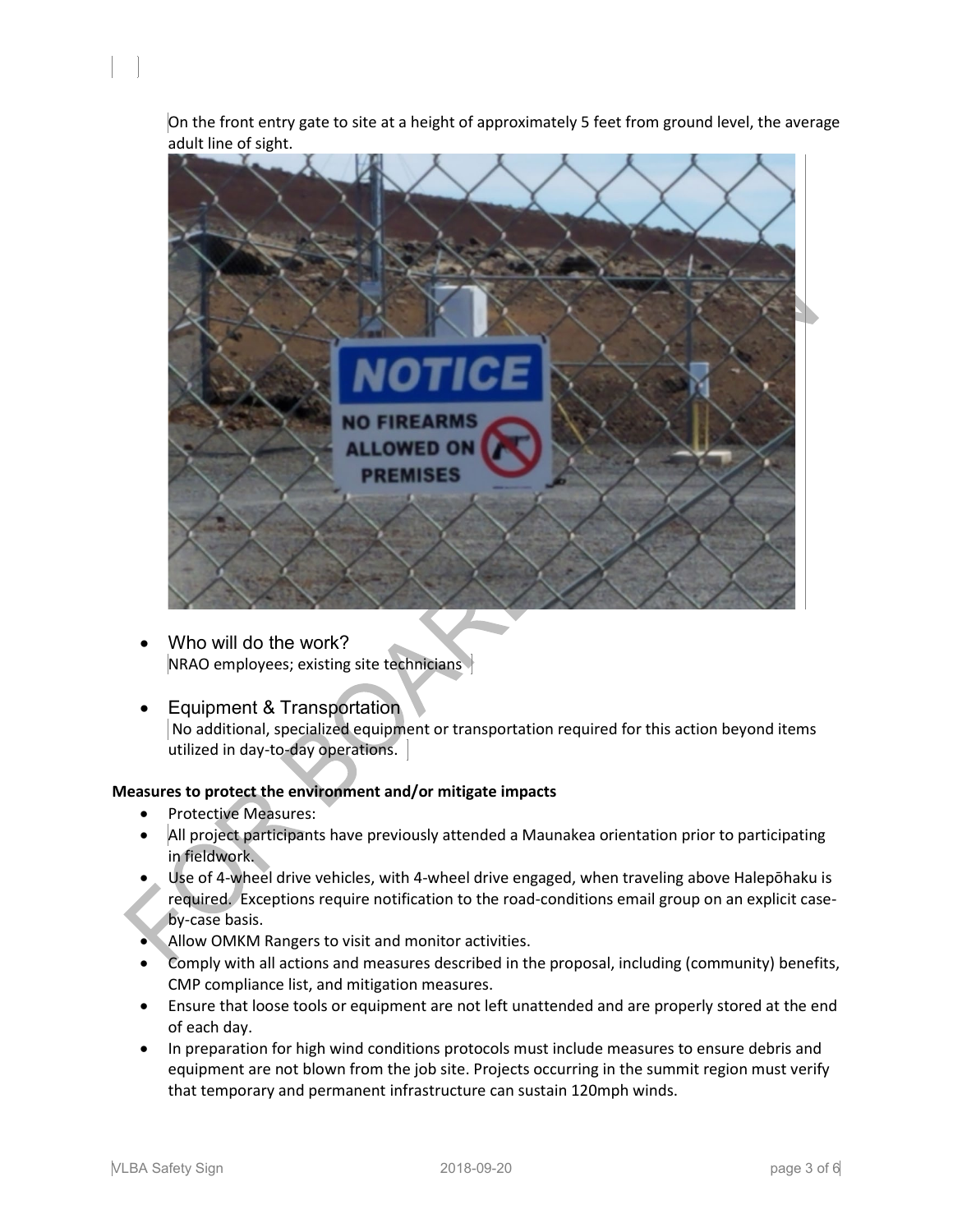- All improvements shall be designed and installed to withstand the severe weather conditions on the mountain.
- Remove and properly dispose of all waste material. All perishable items including food, food wrappers and containers, etc. shall be removed from the site at the end of each day and properly disposed.
- Employ invasive species prevention best practices, including inspections of materials by a DLNRapproved biologist, as identified in the Maunakea Invasive Species Management Plan prior to entering UH managed lands. Every inspection request submitted to OMKM shall include correspondence with the observatory representative(s) identified in the initial notification. Inspections shall not occur on UH managed lands on Maunakea, at State or County parks, along public roadsides, or on Department of Hawaiian Home Lands.
- Nēnē (Branta sandvicensis) may be present. If a nēnē appears within 100 feet (30.5) meters of ongoing work, all activity shall be suspended until the animal leaves the area of its own accord. Feeding of nēnē is prohibited.
- The project approval/permit may not be transferred or assigned. A copy of the approval/permit must be present on-site and available for review at all times while are working on Universitymanaged lands.
- Identify and comply with other permit requirements, such as County of Hawaii building permits or Department of Land & Natural Resources (see both any applicable DLNR permit and HAR §13- 5-42 Standard conditions).
- Use of cell phones, other than in airplane mode, is prohibited except in case of emergency.
- Notify OMKM in writing when field activity associated with the project is completed. This notification must list all steps identified in the "notice to proceed" and explicitly communicate the status of completion.
- The project must be completed within the time frame specified in the proposal and (when applicable) DLNR approval. Projects not completed within this timeframe are not allowed to continue (or commence) without explicit, prior, written approval from OMKM.
- Compliance with Lease, Sublease, or Comprehensive Management Plan (CMP) The proposed action is consistent with the Maunakea Sign Plan, approved by the Maunakea Management Board in February 2017,

http://www.malamamaunakea.org/uploads/management/plans/Maunakea\_SignPlan\_2017-02- 14.pdf.

Relevant management actions from the 2009 Mauna Kea Comprehensive Management Plan:

| <b>COMPONENT PLAN: UNDERSTANDING AND PROTECTING MAUNA KEA'S RESOURCES</b> |                                                                                                                                                       |                                        |                                                                                                                                            |  |  |
|---------------------------------------------------------------------------|-------------------------------------------------------------------------------------------------------------------------------------------------------|----------------------------------------|--------------------------------------------------------------------------------------------------------------------------------------------|--|--|
| <b>EDUCATION AND OUTREACH</b>                                             |                                                                                                                                                       | <b>Subplans</b>                        | <b>Comments</b>                                                                                                                            |  |  |
| <b>Education</b>                                                          |                                                                                                                                                       |                                        |                                                                                                                                            |  |  |
| $FO-4$                                                                    | Develop and implement a signage<br>plan to improve signage<br>throughout the UH Management<br>Areas (interpretive, safety, rules<br>and regulations). | <b>NRMP 4.4.2</b><br>PAP 4.2, 5.2, 6.2 | The requested signage will comply with<br>NRAO's security directive for its VLBA sites<br>and is consistent with the Maunakea Sign<br>Plan |  |  |
| <b>ASTRONOMICAL RESOURCES</b>                                             |                                                                                                                                                       | <b>Subplans</b>                        | <b>Comments</b>                                                                                                                            |  |  |
| <b>Protection of Astronomical Resources</b>                               |                                                                                                                                                       |                                        |                                                                                                                                            |  |  |
| $AR-1$                                                                    | Operate the UH Management<br>Areas to prohibit activities resulting                                                                                   | <b>PAP 5.1</b>                         | The requested signage will comply with<br>NRAO's security directive for our VLBA sites                                                     |  |  |

## **MAUNA KEA COMPREHENSIVE MANAGEMENT PLAN**

l,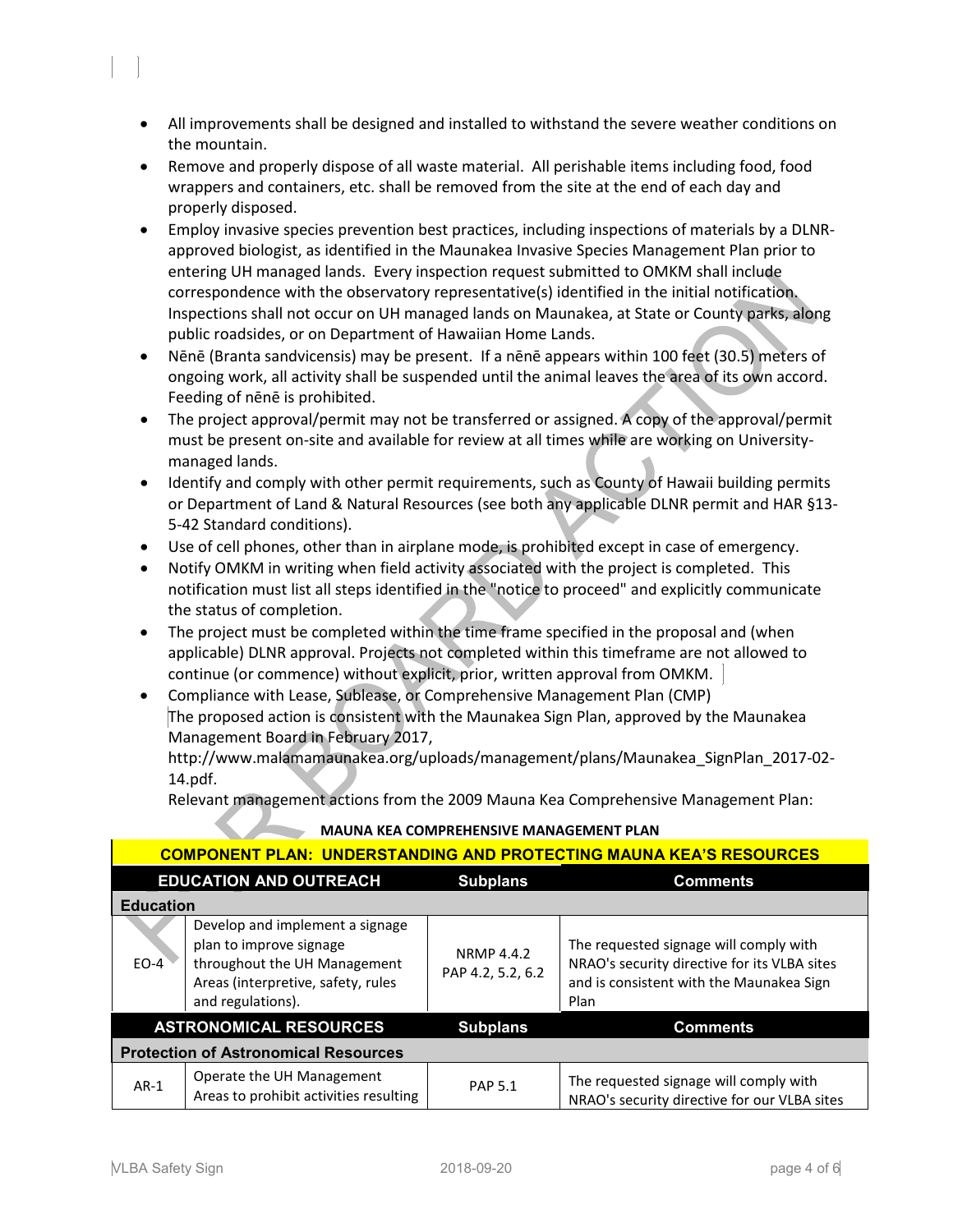| in negative impacts to<br>astronomical resources. |  | and is consistent with the Maunakea Sign<br>Plan. |
|---------------------------------------------------|--|---------------------------------------------------|
|---------------------------------------------------|--|---------------------------------------------------|

- Identify other required or associated permits Not applicable.
- Five Year Outlook Project was not included in the most recent Five-Year Outlook for this VLBA site.

## **Community Benefits**

l,

- Benefits to other Maunakea entities and/or global astronomy community The proposed activity addresses health, safety and welfare concerns of site workers including other employees on Maunakea as well as maintains compliance with federal regulations governing firearms in federally managed facilities.
- Benefits to the Hawaii Island community The proposed activity addresses health, safety and welfare concerns of the general public.
- Will data, publications, or other products be free and available to the public? N/A

## **DLNR Evaluation Criteria**

After approval by the Maunakea Management Board, the Department of Land & Natural Resources or Board of Land & Natural Resources will evaluate the merits and approve the project based on the following eight criteria (§13-5-30). See<http://dlnr.hawaii.gov/occl/files/2013/08/13-5-2013.pdf>

- 1. The purpose of the Conservation District is to conserve, protect, and preserve the important natural and cultural resources of the State through appropriate management and use to promote their long-term sustainability and the public health, safety, and welfare. (ref §13-5-1) How is the proposed land use consistent with the purpose of the conservation district? The proposed land use addresses public health, safety and welfare concerns.
- 2. How is the proposed use consistent with the objectives of the Resource subzone of the land on which the land use will occur? (§13-5-13 The objective of this subzone is to ensure, with proper management, the sustainable use of the natural resources of those areas. This subzone shall encompass: lands necessary for providing future parkland and lands presently used for national, state, county, or private parks. Land suitable for outdoor recreational uses such as hunting, fishing, hiking, camping, and picnicking. [And other lands not applicable to Maunakea.])

The objective of the Resource subzone "…is to develop, with proper management, areas to ensure sustained use of the natural resources of those areas." This use will reduce risk to natural resources from public accidents and in compliance with federal law. No change in footprint, extent, or intensity of use will occur.